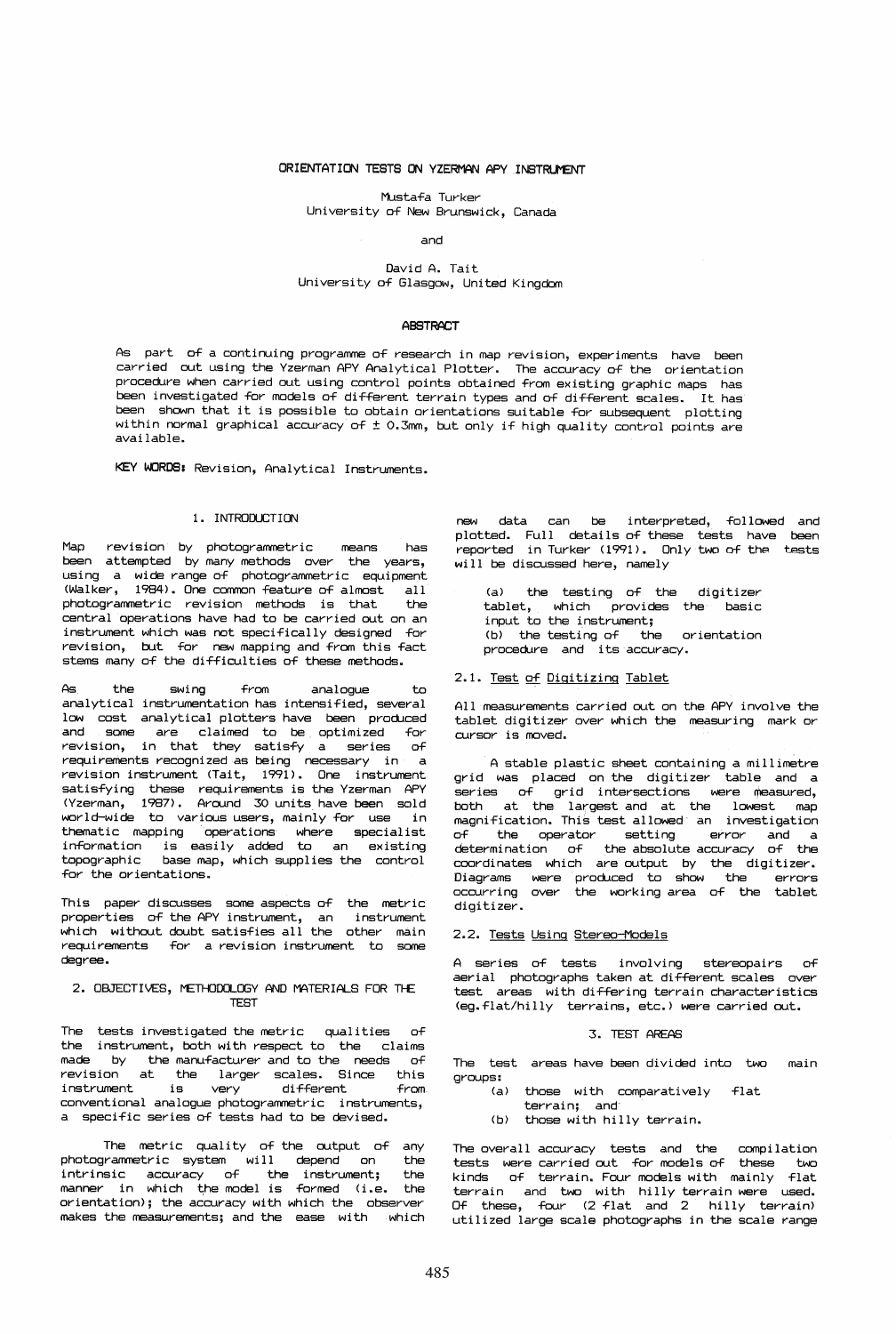1:3,000 to 1:5,600. The remaining two tests employed much smaller scale photographs taken at<br>approximately 1:20,000 and 1:40,000 scale  $1:20,000$  and  $1:40,000$  scale ~espectively. Maps we~e available fo~ all a~eas and were used to provide control data.

Table 1 gives a summary of the main characteristics of the various test models.

# 4. USE OF DIFFERENT INSTRUMENTS

In addition to the APY instrument installed in the Department of Geography and Topographic Science, University of Glasgow, other instruments were used for the tests. These were:

- the APY of the Economic Forestry G~oup, Moffat;
- the APY at the Dublin College of Technology, Dublin, Eire;
- the Kern DSR 11 at the University of York:
- the Wild BC-2 of Mason Land Surveys in Dunfe~ml ine.

The other two APY instruments were used to allow a compa~ison of the ~esults achieved measuring the same models in three different APY instruments. from

The two mainstream analytical plotters were used to measure the Llandudno and Rorbas models to give terrain coordinates (E, N and H) of the cont~ol points and to p~ovide compa~ative data that could be used in the analysis of the measured APY data.

# 5. ORIENTATION AND ACCURACY TEST RESULTS

### 5.1. Test of the APY Digitizing Tablet

This test aimed to establish the accuracy of the tablet digitizer of the APY. The quoted ~esolution is 0.025mm., and the quoted accu~acy  $±$  0.1mm. Since the map which is being is placed on and measured by this digitizer, the accuracy of its output is very important, as the tablet digitizer generates the X,  $Y$  coordinates which a~e' the input to the analytical photog~ammet~ic solution based on object coordinates primary.

The grid intersections of a stable gridded plastic sheet were digitized. The test was<br>carried out twice. once for the lowest out twice, once for the lowest magnification (2Omm spacing; 154 points) and again for the greatest magnification available in the map viewing channel (1Omm spacing; 42 points). The positions of the grid intersections were measured three times.

The standard deviations of observation (stdev) were computed with the following results:a single

| For 154 points          | For 42 points           |
|-------------------------|-------------------------|
| $stdevx = ±0.067$ mm.   | $stdevx = \pm 0.038mm.$ |
| $stdevy = \pm 0.069mm.$ | stdevy= ±0.053mm.       |

These are measures of the pointing accuracy in the X and Y directions for the lowest and greatest magnifications.

The standard deviation values found for the greatest magnification are greater than the quoted  $value$  of  $\pm 0.025$  but part of the difference might be due to the errors in the observations made by

| FLAT TERRAIN                         |  |  |                                                                                                                                                                                             |  |  |
|--------------------------------------|--|--|---------------------------------------------------------------------------------------------------------------------------------------------------------------------------------------------|--|--|
| Area                                 |  |  | P.D.   Height   B:H  Ph. Scale   Map Scale                                                                                                                                                  |  |  |
| Kelvingrove 152.57  840<br>Greystoke |  |  | $[0.6]1: 5,400$ $[1: 2,500]$<br>  Llandudno   304.77   1,510   0.3   1: 5,000   1: 2,500  <br>$\left  \frac{152.05}{2.950} \right $ $\left  0.6 \right $ 1:18,000 $\left  1:10,000 \right $ |  |  |
| <b>HILLY TERAIN</b>                  |  |  |                                                                                                                                                                                             |  |  |
| Area                                 |  |  | P.D.   Height   B:H  Ph.Scale   Map Scale                                                                                                                                                   |  |  |
| Greenock<br>Rorbas                   |  |  | 152.40  585   0.6  1: 3,700   1: 2,500<br> 152.35  900   0.6  1: 5,600   1: 4,000                                                                                                           |  |  |

Table 1. Model Summary Table.

the operator.

The residual error at each grid intersection was then computed. The root mean square error values for each of the three sets of measurements at the two viewing magnifications were as follows:-Highest Magnification Lowest Magnification

| $±0.08$ mm.     | $± 0.14$ mm. |
|-----------------|--------------|
| $± 0.12$ mm.    | $± 0.11$ mm. |
| $± 0.15$ mm.    | $± 0.18$ mm. |
|                 |              |
| W<br>DMCC Unlum |              |

AV. R.M.S.E. Value ± 0.12mm.  $+ 0.14$ mm.

The quoted accuracy of the digitizing tablet incorporated in the APY instrument is 0.1mm. which is rather better than the actual results found from the test, but these results include both observation errors and any errors present in the stable gridded plastic sheet. Obviously these two factors could have affected the results of this test.

In production, it is likely that control points, even pre~marked or artificial points, will be more difficult to measure than the grid intersections used in this test. The rmse value of ±0.12mm. must the~efo~e be ~ega~ded as the best that could be achieved and, fo~ planning pu~poses, a value of ±0.15mm, or even ±0.20mm, might be more ~eal istic.

## 5.2. Orientation Tests

Testing the orientation of the APY continued using aerial photographs, starting with the Kelvingrove model. The control points were digitized on the map during the measurement of the model. Numerous orientations were carried out at different times. The root mean square error values for planimetric and height and the values of the orientation elements (XO, YO, ZO, omega and phi) for each photograph are shown in Table 2.

The maximum r.m.s.e. value in planimetry (mpl) obtained is ±1.00m, the minimum value is ±O.29m. The mean r.m.s.e. value in planimetry (mpl) for<br>the 12 orientations listed is ±0.48m, equivalent to ±0.2mm at the map scale of 1:2,500 and is twice the quoted value of the accuracy of the tablet digitizer (0.1mm), which is equivalent to ±0.25m at this particular map scale.

Turning next to the height errors, the  $r.m.s.e.$ value (mz) is ±1.02m for a flying height of 840m which is equivalent to ±1.21 per mil of the flying height (H). This figure seems surprisingly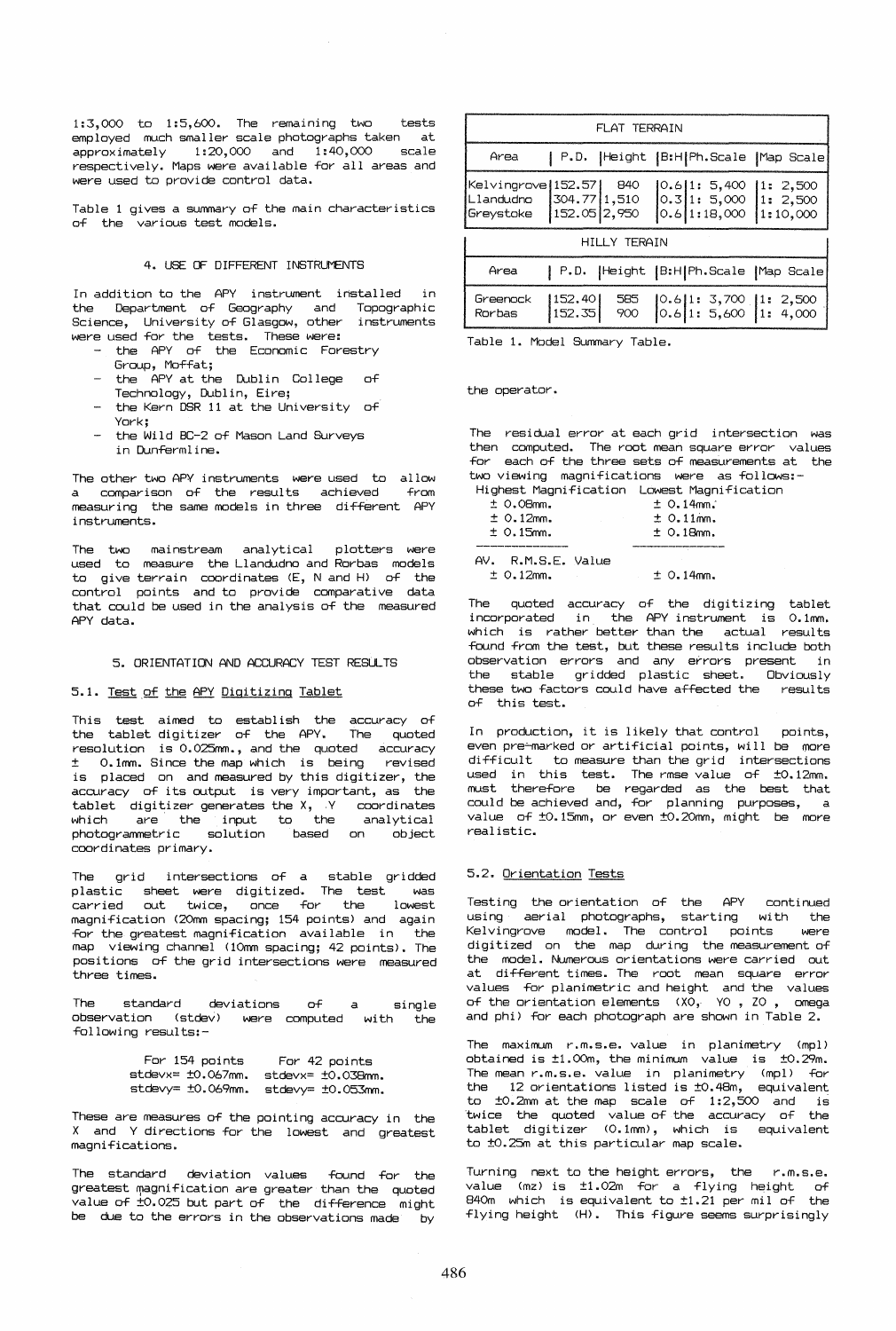|                                              | sin v   | 0.0048<br>$-0.0162$<br>$-0.0304$<br>-0.080<br>P<br>$-0.0044$<br>$-0.0273$<br>0.0172<br>0.0086<br>-0.0060<br>$-0.0085$<br>$-0.0024$<br>-<br>-<br>-<br>-                                                                                                                       |                        |
|----------------------------------------------|---------|------------------------------------------------------------------------------------------------------------------------------------------------------------------------------------------------------------------------------------------------------------------------------|------------------------|
| Rotation Values                              | sin w   | 0.0092<br>820.52 0.0558<br>844.92 - 0.0070<br>B46.94 -0.0074<br>840.30 0.0266<br><b></b><br>850.87 -0.0172<br>0.0223<br>855.36 -0.0390<br>0.0021<br>B43.BO <sub>1</sub> -0.0021<br>852.63 -0.0551                                                                            | 847.38 -0.011 -0.0066  |
|                                              | g       | B54.36<br>854.85<br>856.62                                                                                                                                                                                                                                                   |                        |
| Right Photograph<br>Proj. Centre Coordinates | ş       | 57,064.33 66,229.32<br>57,094.76 66,286.08<br>57,075.95 66,252.66<br>57,085.22 66,279.07<br>57,086.54 66,326.05<br>57,090.1666,313.75<br>57,088.33 66,285.27<br>57,069.33 66,260.02<br>57, 109.75 66, 295, 77<br>57,094.66 66,267.71<br><b>*******************</b>           | 57,083,6066,277.27     |
|                                              | ŏ       | 57,060.55 66,254.27                                                                                                                                                                                                                                                          |                        |
| Rotation Values                              | Sin     | $1 - 0.0155$<br>$-0.0158$<br>$-0.0020$<br>0.0034<br>0.0013<br>$-0.0083$<br>$-0.0057$<br>$-0.0201$<br>$-0.0121$<br>$-0.0031$<br>0.0061                                                                                                                                        | $0.0163$ -0.065        |
|                                              | Sin w   | 845.84 0.008<br>847.94 0.0162<br>0.0146<br>884, 34 - 0, 0046<br>0.0085<br>0.1220<br>B48.61 - 0.0205<br>0.0187<br>0.0023<br>0.0173<br>0.0037                                                                                                                                  |                        |
| Left Photograph                              | 20      | 852.67<br>879.73<br>857.57<br>900.501<br>866.67<br>862.38<br>866.62                                                                                                                                                                                                          | 864.81                 |
| Proj. Centre Coordinates                     | ò       |                                                                                                                                                                                                                                                                              |                        |
|                                              | ă       | $0.86$   56, 600.73 66, 289.39  <br>56,601.22 66,279.42<br>56, 611.69 66, 281.13<br>56, 598, 30 66, 275, 85<br>56,612.75 66,292.28<br>56,608.72 66,283.10<br>56,610.27 66,290.00<br>56,597.76 66,300.00<br>56,600.26 66,284.53<br>56,598.83 66,315.63<br>56,610.25 66,293.11 | 56,604.62 66,289.49    |
| $\frac{1}{\sqrt{1}}$                         | ğ       | 0.94<br>2.45<br>2.05<br>0.59<br>0.51<br>1.06<br>1.07<br>$\overline{50}$<br>1.15<br>0.55<br>$\frac{57}{1}$                                                                                                                                                                    | 1.02                   |
|                                              | Ē       |                                                                                                                                                                                                                                                                              |                        |
| Control Points                               | È       | 1.00   0.14   1.00<br>0.05066060000<br>0.3610.0610.36                                                                                                                                                                                                                        |                        |
| No R.M.S.E. values                           | Pt   mx | 4 0.43 0.13 0.45<br>4 0.61 0.06 0.60<br>4 0.48 0.08 0.48<br>4 0.24 0.36 0.42<br>4 0.37 0.23 0.44<br>40.130.260.29<br>40.310.130.34<br>4 0.41 0.38 0.55<br>4 0.23 0.21 0.31                                                                                                   |                        |
| ۳,<br>n <sub>rnt</sub><br>ż                  |         | 4<br><b>NN4DOL00</b><br>$\overline{c}$                                                                                                                                                                                                                                       | Average 0.39 0.22 0.48 |

Mode<sub>1</sub>

Summary Table for Kelvingrove

Table 2

low when one considers that a standard<br>topographic\_stereo-plotter\_will\_regularly\_achieve<br>height\_accuracies\_of\_1/5,000\_to\_1/10,000\_of the flying height - equivalent to  $0.2\%$ . to  $0.1\%$ . of H.

results show a large spread in The the recorded values of the orientation parameters. The r.m.s.e. for the X value of the left projection centre has the smallest value (±5.7m) with the Y and Z values considerably larger at t10.6 and 16.5m respectively. On the right photograph, the<br>r.m.s.e. of ±27.0m for the Y value is much larger<br>than the corresponding values for X (±14.1m) and Z (±9.9m). These figures show the very poor repeatability of the orientation.

Coordinates measured by the APY digitizer will have a limited accuracy and the operator is likely  $In$ make some observational errors during the measurement of these control points. These errors will affect the accuracy of the whole solution. As a result, the r.m.s.e. values will almost certainly be larger than the quoted or expected values, which are given in the APY literature and<br>appear to be based only on the accuracy of the digitizer itself.

In order to orient a stereomodel, APY the instrument needs at least four control points at which x and y parallaxes have to be-eliminated.<br>However, the operator will make observational errors in the elimination of these parallaxes and with the observations of the planimetric positions of the control points. These are the two most probable errors affecting the r.m.s.e. values obtained in a test.

The conclusion must be that the quoted r.m.s.e. value mpl for planimetry (called md in the APY literature) of 1:10,000 of the map scale number, equivalent to to.1mm on the table, is not<br>realistic for practical purposes. A value of at least t0.15mm., and probably larger, would be more reasonable.

Orientation tests were carried out on the four other models listed in Table 1, using the same<br>procedures as described above. Detailed results are given in Turker (1991); only a summary is presented here.

# 5.3. Summary of Results of the Accuracy and Orientation Tests

The results from the various models have been summarized and are presented in a series of tables below.

|                                                               | mX                                               | mΥ            | mPL                                      | mZ |
|---------------------------------------------------------------|--------------------------------------------------|---------------|------------------------------------------|----|
| Kelvingrove<br>Llandudno (2) 0.27 0.25 0.37 1.37<br>Greystoke | [0.39]0.22]                                      | $0.70$ $0.56$ | 0.4811.02<br>0.9012.70                   |    |
| Greenock<br>Greenock<br>Rorbas                                | $(1)$ 0.32 0.40<br>$(2)$ 0.33 0.44<br> 0.43 0.17 |               | 0.5210.82<br>$0.56$  1.19<br>$0.46$ 1.31 |    |

Table 3. Summary Table of the Absolute R.M.S.E. Values in metres for mx, my, mpl and mz at the Control points.

Table 3 gives a summary of the absolute values in metres of the r.m.s.e. values for mx, my, mpl and mz. The planimetric values (mpl) for<br>Kelvingrove, Llandudno and Greenock models the  $a11$ lie within the range 10.37 to 0.52m for a<br>common map scale of 1:2,500. In the case of Greystoke, the mpl value is t0.90m which is only twice greater than the previous three models,<br>although the photo scale (1:18,000) and map scale  $(1:10,000)$  are both four times greater.

the  $\circ$ f In case the three  $models$ Llandudno and Greystoke Kelvingrove, with fairly flat terrain, the my values are all<br>substantially smaller than the mx values. Only<br>in the model with hilly terrain - Greenock is this situation reversed. In the case of the absolute height values, the values for the three larger scale models (Kelvingrove, Llandudno and Greenock) are lying in the range to.82 to 1.37m.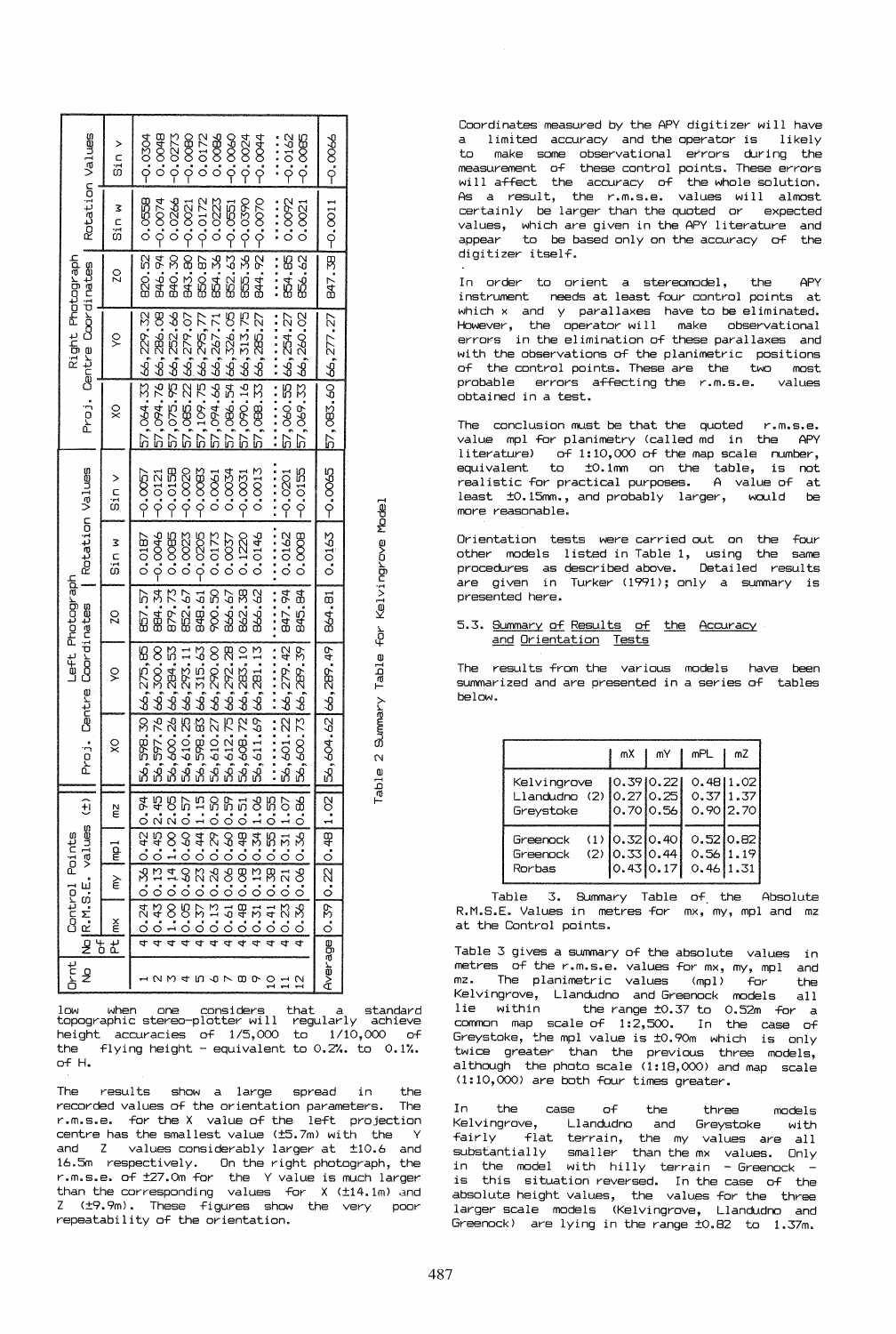|                                                                | <b>PLANIMETRY</b>                   |                                               |                      | <b>HEIGHT</b>                       |                       |                                                                     |                     |
|----------------------------------------------------------------|-------------------------------------|-----------------------------------------------|----------------------|-------------------------------------|-----------------------|---------------------------------------------------------------------|---------------------|
|                                                                | Photo<br>Scale                      | Map<br>Scale                                  | Nominal<br>mpl       | mpl<br>(m)                          | IHt.<br>(H)           | mz                                                                  | mz<br>%.H           |
| Kelvingrove<br>ILlandudno (2)<br>Greystoke                     | 1:5.400<br>1:5.000                  | 1:2,500<br>1:2,500<br>$1:18,000$   $1:10,000$ | 0.25<br>0.25<br>1.0  | ±0.48 <br>±0.37<br>±0.90            | 840<br>1.510<br>2.950 | $\pm 1.02 \pm 1.21$<br><u> +1,37 +0.91</u><br>$\pm 2.70$ $\pm 0.92$ |                     |
| Greenock<br>(2)<br><b>I</b> Greenock<br>(1)<br><b>I</b> Rorbas | $(1)$ 1:3,700<br>1:3.700<br>1:5.600 | 1:2,500<br>1:2,500<br>1:4,000                 | 0.25<br>0.25<br>0.40 | <b>to.52</b><br>$\pm 0.56$<br>±0.46 | 585<br>585<br>900     | to.821t1.40<br>$\pm 1.19 \pm 2.03$                                  | $\pm 1.31 \pm 1.45$ |

Table 4. Summary Table of Planimetry and Height

For the Greystoke model, the value is approximately twice larger, as also occurred with the planimetry noted above.

Table 4 attempts to standardize the results, giving mpl results in comparison with the expected accuracy - O.lmm at map scale - quoted in the APY literature. Also the height values (mz) have all been expressed in terms of per mil (%.) of the flying height (H).

It can be seen that the mpl value (±0.09mm) for Greystoke is the best encountered in the tests, amounting to just under the O.lmm  $target$  figure. The Llanctudno mpl value  $(t0.15mn)$ is 1.5 times greater, while the Kelvingrove and Greenock mpl results (approximately ±O.2Omm) are twice the target. These can all be regarded as reasonable results in that the specifications for the planimetric accuracy (r.m.s.e.) of well-defined detail in most topographic map series is set at ±O.3mm.

Turning to the height accuracy (mz) figures, the best results, 0.92 %.H, were obtained with the best results, 0.92 %.H, were obtained with the<br>Llandudno and Greystoke models. The figures for the Kelvingrove and Greenock models were substantially poorer at 1.2.% and 1.4%.H. It must be said that none of these results can be regarded as really satisfactory, given the expected accuracy -  $0.1$ to 0.2 %.H oT heights measured with topographic plotters. While the quality and accuracy of the elevation values oT the control points must have played a part in these disappointing figures, nevertheless a question must also be raised against the present provlslon for height measurement in the APY instrument which gives the operator a very poor control of the Zmovement. Provision of a properly designed foot wheel or thumb wheel control of the mark rather than the present use of press buttons would seem to be an alternative well worth investigation. The use oT an illuminated measuring mark would also make parallax measurement easier, especially in darker .<br>parts of a model.

A good initial orientation on the APY system  $r$  equires that at least half the stereo-model be in the stereo-model be the step of  $r$  of  $r$  is the step in the step  $r$ field of view. This results in the operator having to measure in a much smaller<br>scale model than would be the case in a  $scale$  model  $then$  would be the case conventional photogrammetric plotter or indeed in other low cost analytical plotters where only a small percentage oT the model is viewed at one time. This situation is inevitable because oT the manner in which superimposition of the model and map is achieved.

The mean r.m.s.e. values of the projection centre  $coordinates (X, Y, and Z) and rotation values of$ each model were examined but it was difficult to make generalizations which are useful, given the large variations in the recorded values. The variation in the values of the rotations phi and omega are very large throughout which points apparently to a very unstable solution. However, variation in the tilt values are accompanied by variation in the projection centre coordinates; these combinations were found to lead to similar coordinates for check points in the compilation tests (not reported here).

# 5.4 Use of new version of APY Program

The orientations discussed so far were carried out<br>using an early version of the APY software. Early using an early version of the APY software. in 1992, an updated version of the software became avai lable.

In this new version, again four points are required for the orientation. However, after an initial orientation is computed, the height residuals at these four points are used to determine corrections to the omega values to eliminate the height residuals at the control points. If the four points are measured twice in two rounds of observations (eight points being the maximum which the program can accept), the residual height errors for each pair of observations will be equal but opposite in sign. The magnitude of the residuals can then be used to detect errors in observations, which can be repeated or an alternative control point chosen.

A number of orientations have been carried out using this version of the software. For good control, any error in the observations can easily be detected. However, this orientation procedure can mask errors in the ground control, giving an apparently good result in height but a poor one in planimetry. These problems are currently under investigation.

# 6. CONCLUSIONS

It would appear that the APY is a reasonably capable low cost analytical instrument, especially for topographic map  $revision.$  The availability of a three - way superimposition comprising the stereo-model, the map to be revised and the graphics screen, is a particular advantage especially for topographic map revision.